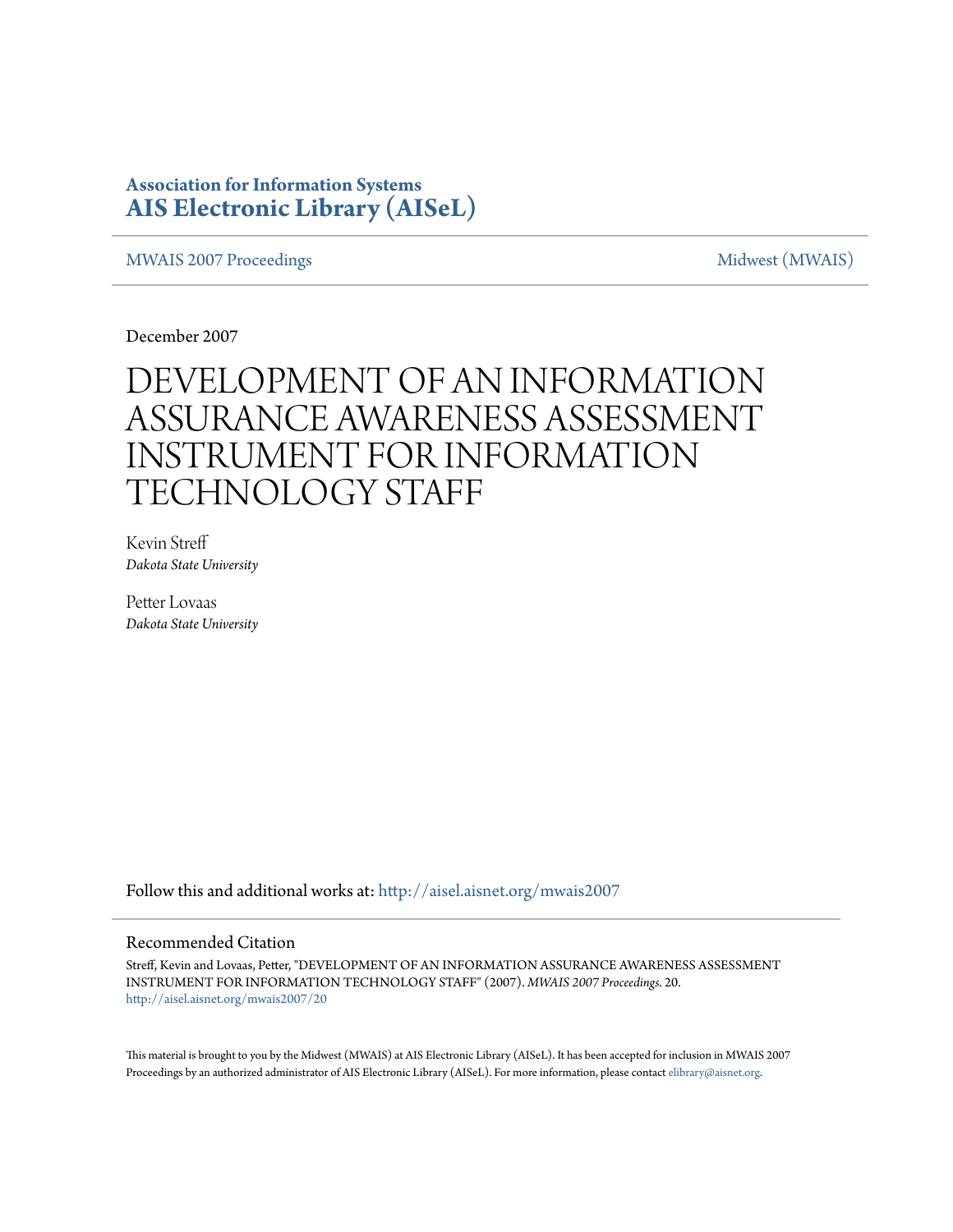## **DEVELOPMENT OF AN INFORMATION ASSURANCE AWARENESS ASSESSMENT INSTRUMENT FOR INFORMATION TECHNOLOGY STAFF**

**Kevin Streff** Petter Lovaas

Dakota State University Dakota State University kevin.streff@dsu.edu lovaasp@pluto.dsu.edu

#### **ABSTRACT**

*The government continually expresses concern that critical infrastructures are vulnerable to a host of electronic attacks and that people are the front line of defense. No previous academic research quantitatively measures security awareness in an organization. To accomplish this task an instrument must be developed. This study describes the development and administration of such an instrument that other studies can use to measure the level of security awareness in Information Systems staff to determine level of preparedness.* 

#### **KEYWORDS**

Information Assurance, Information Security, Awareness

#### **INTRODUCTION**

In the United States, over 85% of the critical infrastructure is owned by the private sector (Chabrow 2002a; 2002b; The Department of Homeland Security 2002; Garten 2002; Verton 2003a). Information assurance is a pivotal factor to secure critical infrastructures and assets, so much so that former President Clinton identified a National Goal to secure these national private-sector information assets and infrastructures in Presidential Decision Directive 63. Presidential Decision Directive 63 (1998) identifies eight key sectors that are extremely vulnerable to attack, including Telecommunications, Electrical Power Systems, Gas and Oil Storage and Transportation, Banking and Finance, Water Supply Systems, Transportation, Emergency Services, and Continuity of Government (Presidential Decision Directive 63 1998). Executive Order 13231 (2001) identifies several other critical sectors, including Manufacturing, Shipping, and Food.

Several researchers have purported socio-technical approaches to secure system development and information protection in general (Baskerville 1991; Siponen 2005). As such, employees have a role to playing in protecting these critical infrastructures by being aware of the importance of security and of the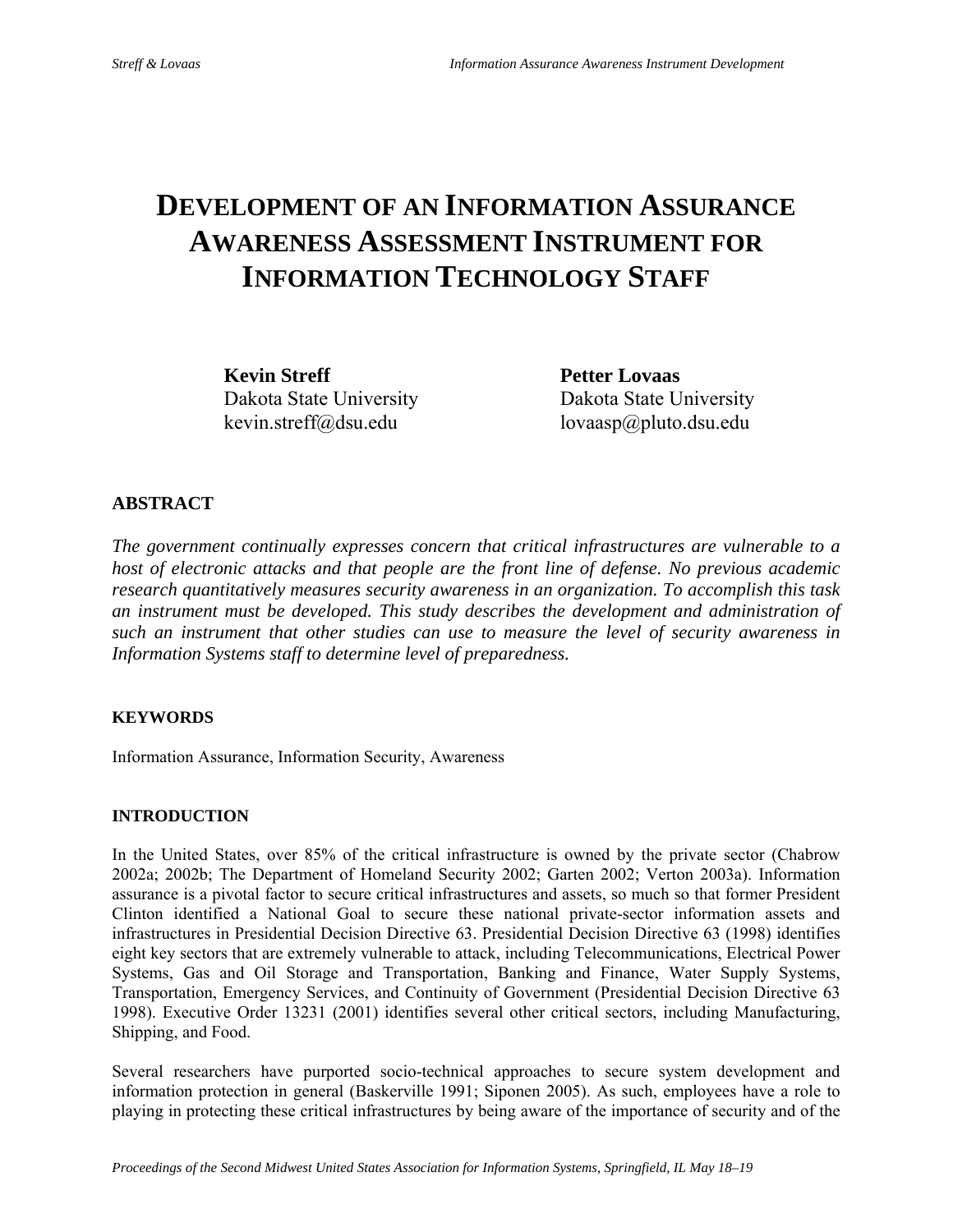techniques attackers use to exploit human, process, and technological vulnerabilities. People are said to be the front line of defense against attack (Marks 2002). "Your front line of defense needs to be properly trained for the safety of both the company and their personal well being" (Halbig 2004 p. 2). In 2002, the U.S. Department of Agriculture published a fact sheet entitled *Keep America's Food and Agriculture Safe* and stated "you [people] are the front line of defense in protecting America's food supply system" (*Keep America's Food and Agriculture Safe* 2002 p. 1). Homeland Security Secretary Tom Ridge has declared that people are the "front line of defense for protecting America's food and agriculture" (Stump 2003 p. 1). Homeland Security Presidential Directive (HSPD-9) acknowledged awareness as a key factor to carry out this directive as the directive explicitly stated developing awareness to recognize threats as one of the five key efforts the food sector should focus resources on. The information assurance awareness level of organizations and industries is not understood. A well-trained, security-conscious front line can help protect the organization against social engineering, accidental breaches, unnecessary exposures, and generally provide a layer of defense that attackers must compromise to penetrate the organization's critical assets and infrastructures (Homeland Security Presidential Directive/Hspd-9 2004). By developing, administering, and analyzing the results of an IS Information Assurance Awareness Survey, this research developed a reliable instrument that can be used in future studies to measure the level of security awareness in organizations and industries. In particular, this study focused on Information Systems (IS) staff who develop and support much of the technology-based infrastructure that organizations are so dependent upon.

#### **RATIONAILE FOR THE STUDY**

A security-conscious workforce goes a long way to protecting the food supply during production and distribution; however, do organizations and governments truly understand the state of security awareness in the food sector? Do differences exist in age, education level, length of time with company, length of time in the food industry, amount and timing of security training, or classification as management or nonmanagement affect the level of security awareness in one large food organization? This research study developed an information assurance awareness instrument to measure the level of security knowledge in IS staff.

#### **PURPOSE OF THE STUDY AND RESEARCH QUESTIONS**

The purpose of the study was to establish an IS Information Assurance Awareness Survey instrument to measure security awareness in IS staff that can be used in additional studies by other researchers. The case study included one large company in the food industry; however, the instrument is universal and can be used in other industries. The instrument was flexible enough so that researchers could investigate the potential differences between management/nonmanagement, length of time with company, length of time in the food industry, education level, age, and the level of security awareness in IS staff. These research questions were important as they sought answers to how a company could improve security awareness in their organization. For example, if the study determined that those employees who have worked in the food industry for more than ten years significantly outperformed those who have worked in the food industry for less than ten years, then hiring practices for IS staff might include an industry tenure component. The purpose and research questions of this study were significant and an effective design for the research study was necessary. This topic is explored next.

#### **RESEARCH DESIGN AND PROCEDURES**

In developing the information assurance awareness survey, International Information Systems Security Certification Consortium, Inc. (ISC)² was leveraged because of its significant experience in the area of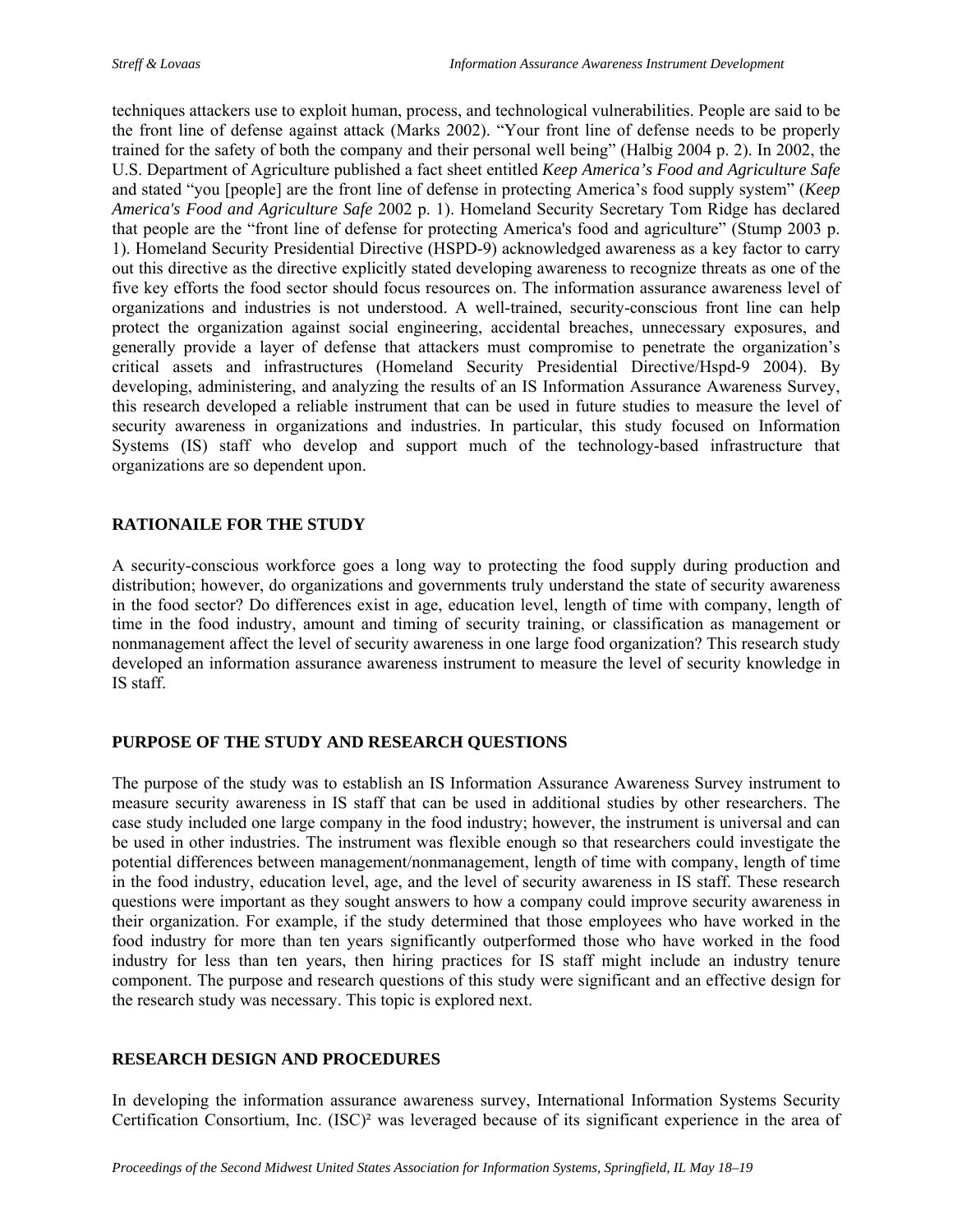security vulnerabilities and information assurance awareness and training programs. (ISC)² has authored the ten domains of the Common Body of Knowledge (Hansche, Berti, & Hare 2004). These ten domains served as the basis for the Information Assurance Awareness Instrument developed and administered in this study.

|                                                      | <b>Information Security Management</b>             |  |
|------------------------------------------------------|----------------------------------------------------|--|
|                                                      | Security Architecture and Models                   |  |
|                                                      | <b>Access Control Systems and Methodology</b>      |  |
| 4                                                    | Applications and Systems Development               |  |
|                                                      | <b>Operations Security</b>                         |  |
| 6                                                    | Cryptography                                       |  |
|                                                      | Physical Security                                  |  |
| 8                                                    | Telecommunications, Network, and Internet Security |  |
| 9                                                    | <b>Business Continuity Planning</b>                |  |
| 10                                                   | Law, Investigations, and Ethics                    |  |
| Table 1. Ten Domains of the Common Body of Knowledge |                                                    |  |

From these ten domains, questions were asked via a focus group of information security experts regarding the importance of each domain. For example, are all the domains of equal importance? Table 2 highlights the results of weighting that one large food company determined after much deliberation and consultation:

|                                                           | <b>Information Security Management</b>             | Maximum |  |
|-----------------------------------------------------------|----------------------------------------------------|---------|--|
|                                                           | Security Architecture and Models                   | Medium  |  |
|                                                           | Access Control Systems and Methodology             | Maximum |  |
|                                                           | Applications and Systems Development               | Maximum |  |
|                                                           | <b>Operations Security</b>                         | Maximum |  |
| 6                                                         | Cryptography                                       | Low     |  |
|                                                           | Physical Security                                  | Maximum |  |
| 8                                                         | Telecommunications, Network, and Internet Security | Maximum |  |
| 9                                                         | <b>Business Continuity Planning</b>                | Low     |  |
| 10                                                        | Law, Investigations, and Ethics                    | Maximum |  |
| Table 2. Weighted Domains of the Common Body of Knowledge |                                                    |         |  |

Therefore, more questions were provided on the survey in domain 1 (five questions) than domain 2 (three questions). The questionnaire was optimized to gather valid responses. Consequently, the questions were short and clear. Several security questionnaires exist that would take a respondent hours to complete (Krauss 1972), limiting the response rate necessary for this research study. The questionnaire developed by this research study required approximately 20 minutes to complete. In all, 8 demographic and 42 information assurance awareness questions were developed and included on the instrument.

Respondents were provided a brief introduction to the purpose of the research study at the beginning of the questionnaire to provide them context to answer questions and to ensure that they felt that they were not wasting their time in providing responses. The IS Information Assurance Awareness Survey was validated by a panel of experts in the security field.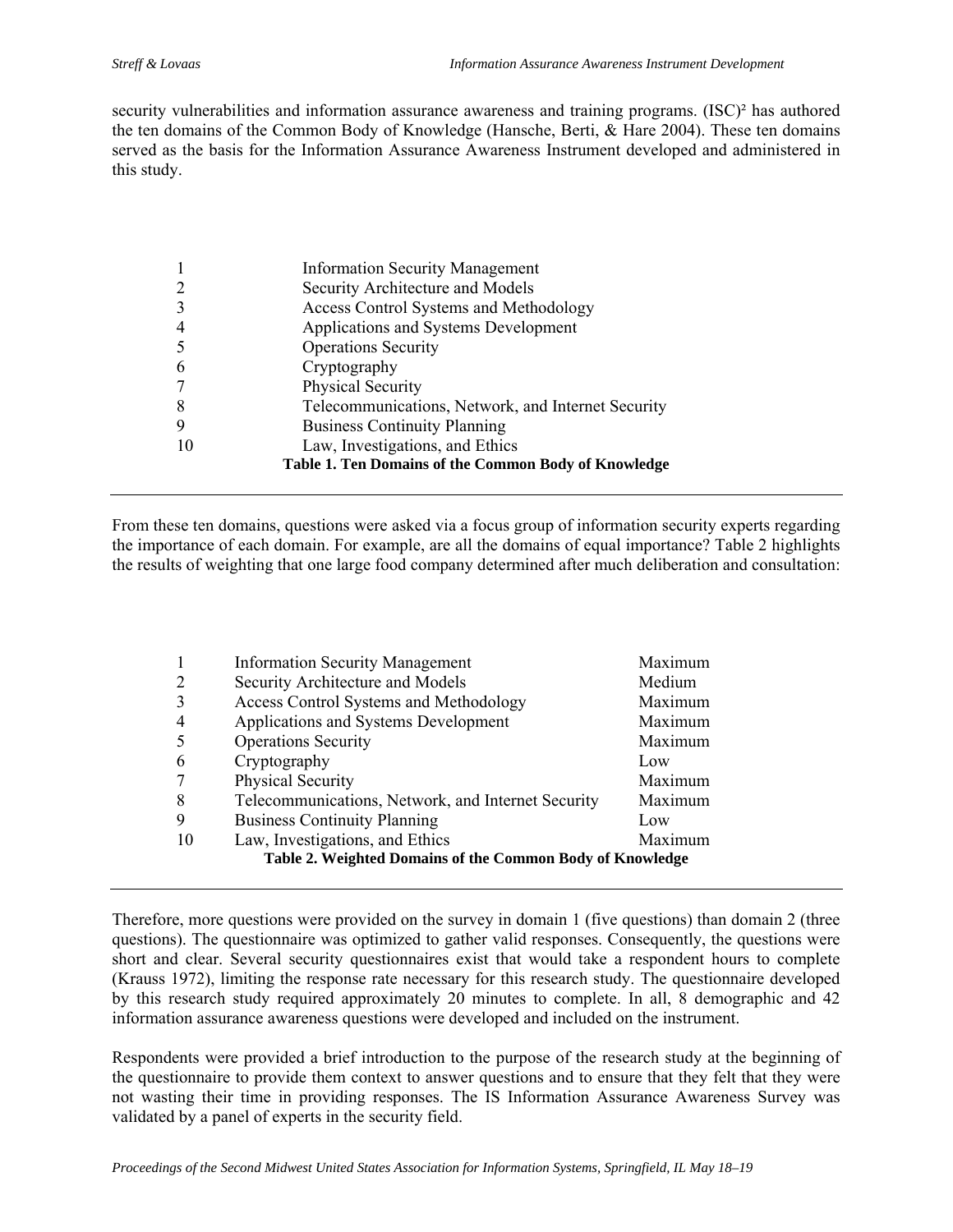A pilot test with five students enrolled in technology-related programs at Dakota State University ensured that the questions on the survey were understandable and written clearly. Because the researcher works at Dakota State University, he had access to a student base that represents IS employees who ultimately completed the survey. The Information Assurance Awareness Assessment Instrument was modified based on feedback from the pilot test.

#### **INSTRUMENTATION RELIABILITY AND VALIDITY**

Straub (1989) points out that a lack of validated measures in instrumentation raises the specter that no single finding in the study can be trusted. Hunter, Schmidt, and Jackson (1983) suggested that greater attention to instrument validation promotes cooperative research efforts. Straub (1989) expressed concern that MIS research lacked instrumentation validation (Straub 1989). While Boudreau and other key researchers (2001) extended Straub's research and identified an across the board improvement in all instrument validation processes (Boudreau, Gefen, & Straub 2001), they also conclude that instrument validation still has "ground to cover to make more rigorous and credible the instruments," including pretesting instruments. Alreck and Settle (1995) defined *pre-test* as a preliminary trial of some or all aspects of the instrument to ensure that there are no unanticipated difficulties (Alreck & Settle 1995). Fowler (1984) suggested that every instrument should be pre-tested. The researcher used a pre-test with five students enrolled in technology-related programs at Dakota State University to ensure that the questions on the survey were understandable and written clearly. Because the researcher works at Dakota State University, he had access to a student base that represents the IS employees at Company XYZ who ultimately completed the survey. The Information Assurance Assessment Instrument was modified based on feedback from the pre-test.

Case studies lag behind other studies with respect to most validation criteria (Boudreau, Gefen, & Straub 2001). Because the survey encouraged self-selection, potential threats to internal validity resulted (Ryan, et al. 1998). Cronbach's α, which addresses instrument reliability, (Cronbach 1971) is the most popular technique to assess instrument reliability (Boudreau, Gefen, & Straub 2001) and the researcher used this technique to assess the IS Information Assurance Awareness Instrument.

Content validity is the degree in which items of an instrument reflect the content universe to which the instrument will be generalized (Cronbach 1971). Content validity is primarily stabled through literature reviews and expert judges or panels (Rogers 1995). The researcher conducted a thorough literature review (Streff 2004) and used a group of experts to review and revise each question on the instrument. The expert group was also leveraged to identify weightings of the ten domains to ensure the content of the instrument reflected reality. Content validity also concerns itself with representative questions (Kerlinger 1964) and the expert group was put in place to enhance content validity.

Construct validity is the extent in which the instrument measures the concepts that it purports to measure (Zaltman et al. 1973) and the researcher employed statistical techniques to address these concerns. Internal validity which looks at rival hypotheses for observed effects (Jarvenpaa et al. 1984) and the researcher did not take this into consideration.

Ives, Olson, and Baroudi (1983) stressed that the length of the instrument can tax respondents' concentration or motivation if not carefully planned. The researcher addressed these concerns two ways: First, the questionnaire developed by this research study required approximately 20 minutes to complete. Respondents were provided a brief introduction to the purpose of the research study at the beginning of the questionnaire to provide them context to answer questions and to ensure that they felt that they were not wasting their time in providing responses. Second, to encourage participation in the study and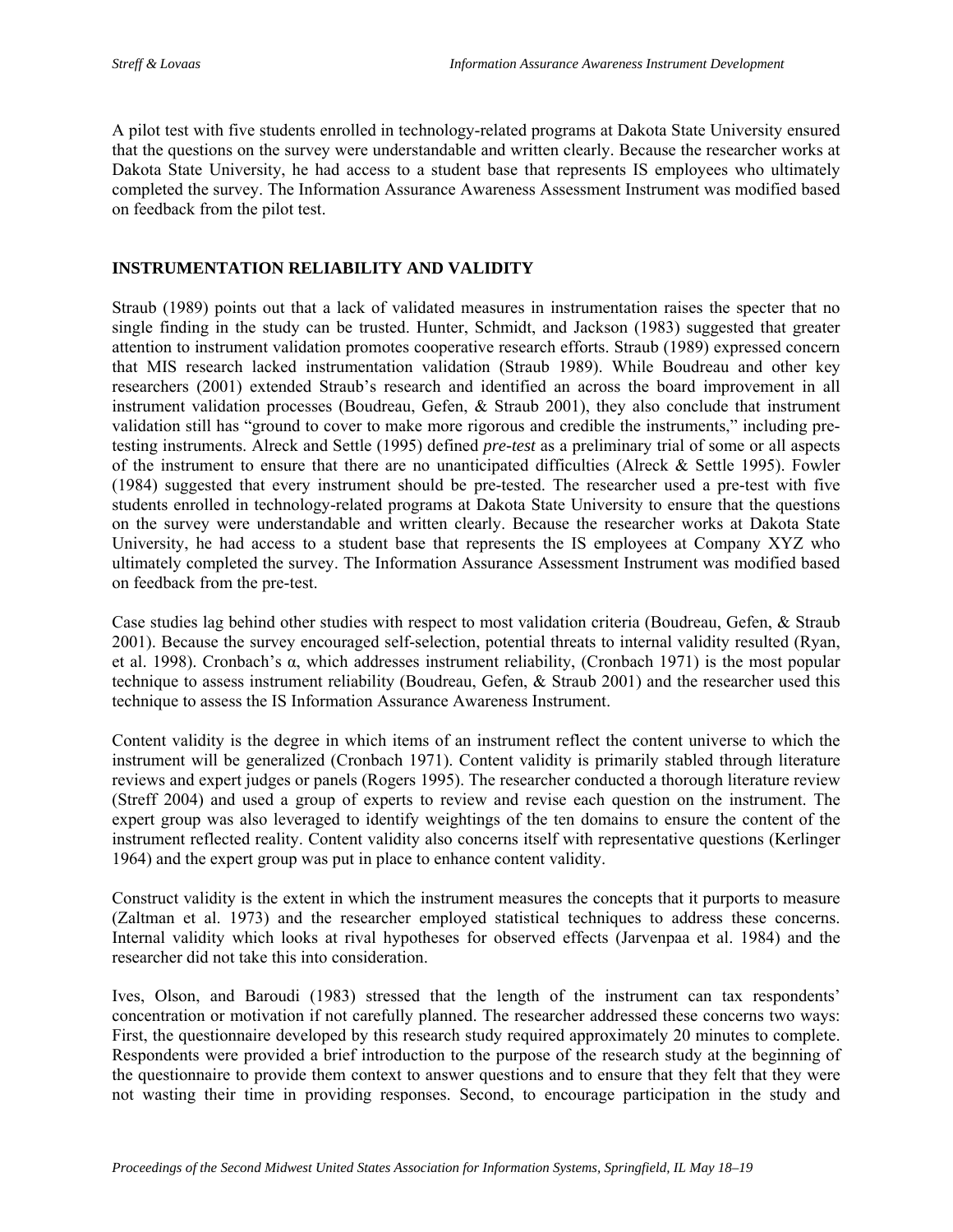completion of the survey, respondents were entered into a drawing where they had an opportunity to win a \$50 gift certificate via a random drawing.

#### **CONCLUSION**

When measuring security awareness an organization may discover a need to formalize a security awareness and training program. This study developed an instrument that organizations can use to measure information assurance awareness in IS staff. Organizations today have no way of benchmarking their level of information assurance awareness and this instrument arms organizations to do just that for their IS staff.

#### **RECOMMENDATIONS**

There is little doubt that the real value of this research study is the IS Information Assurance Awareness Survey that was created through the process. Of value would be utilizing this new instrument at a variety of companies, including those involved in the critical infrastructure protection highlighted in PDD-63. For example, if many food companies could take the survey, a food company could compare itself to other food companies and determine where they stand with regard to security awareness. Food companies could possibly compare its results to that of the medical industry to really begin to understand how ready an industry is to defend against attack. Repeating the study with non-information-systems employees at Company XYZ would also be valuable; however, the instrument must be refined for a non-technical audience. A future research study could refine the instrument used in this research study for the nontechnical audience and publish the results. Repeating the study in other critical sectors, including banking and finance, oil and gas, and transportation would also be valuable, as security awareness in these sectors has not been quantified.

#### **REFERENCES**

Alreck, P. A. and Settle, R. B. *The Survey Research Handbook*, Second Edition, Irwin, Chicago, 1995.

- Baskerville, R. "Information Systems Security Design Methods: Implications for Information Systems Development," *ACM Computing Surveys (CSUR)* (25:4), 1993, pp. 375–414.
- Boudreau, M., Gefen, D., and Straub, D. W. "Validation in Information Systems Research: A State-of-the-art Assessment," *MIS Quarterly* (25:1), March 2001, pp. 1–16.
- Chabrow, E. "Businesses Urged to Share," *Insurance & Technology (27:8),* 2002a, p. 14.
- Chabrow, E. "Businesses Urged to Share Data About Security Holes," *InformationWeek* (888), 2002b, p. 36.
- Cronbach, L. J. "Test Validation in Educational Measurement. American Council on Education," in R.L. Thorndike (ed.), Washington, DC, 1971, pp. 443–507.
- Detmar W. S. "Validating Instruments in MIS Research," *MIS Quarterly* (13:2), June 1989, pp. 147–169.

"Executive Order 13231," *Federal Register* (86), October 18, 2001, pp. 53063–53071.

- *Fact Sheet on FDA's New Food Bioterrorism Regulation*, (2003).,www.cfsan.fda.gov/%7Edms/fsbtac12.html, February 16, 2004.
- Fowler Jr., F.J. *Survey Research Methods*, Sage Publications, Beverly Hills, CA, 1984.
- Gall, M. D., Borg, W. R., and Gall, J. P. *Educational Research: An Introduction*, Sixth Edition, Addison-Wesley, Reading, MA,.1996
- Garten, J. E. "Homeland Security Could Really Shake Up Business," *Business Week* (3797:24), 2002.
- Halbig, W. W.. *What is Your First Line of Defense?* (2004), www.nisws.com/article013.html, February 4, 2004.
- Hansche, S., Berti, J., and Hare, C. *Official (ISC)2 Guide to the CISSP Exam*, Auerbach, Boca Raton, FL, 2004

*HHS Creates Food Security Research Program, Increases Import Exams More than Five Times to Protect Nation's Food Supply,* (2003), http://www.hhs.gov/news/press/2003pres/20030723.html, February 17, 2004.

Homeland Security Presidential Directive/Hspd-9, *Defense of United States Agriculture and Food*, http://www.whitehouse.gov/news/releases/2004/02/text/20040203-2.html, January 30, 2004.